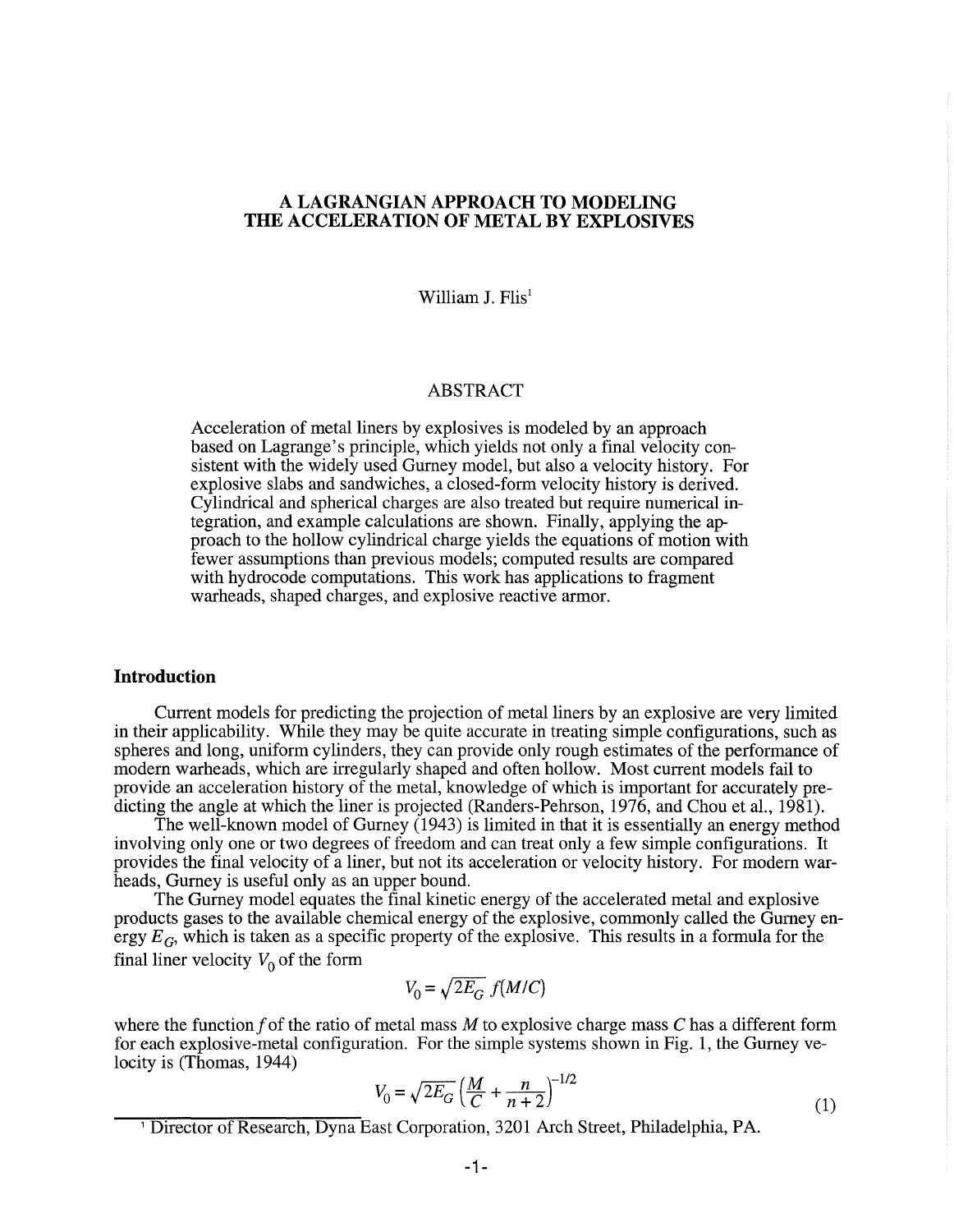

Figure 1. Single-degree-of-freedom explosive-metal systems.

where  $n = 1$  for the slab or sandwich,  $n = 2$  for the cylinder, and  $n = 3$  for the sphere.

The Gurney method has been extended to other configurations, such as cylinders and spheres with rigid cores (Sterne, 1947, 1951), the asymmetric sandwich (Sterne, 1947), the hollow cylinder (Chou et aI., 1981, and Chanteret, 1983), and other shapes (Jones, 1965, and Crabtree and Waggener, 1987). Much of this work has been directed toward improving predictions of shaped-charge performance (Chou and Flis, 1986).

Despite these improvements, Gurney still provides only the liner's final velocity, and not its acceleration. A model developed by Henry (1967), however, accounts for the acceleration of the metal by the explosive pressure, which decreases as the explosive expands adiabatically according to the ideal-gas law. The approach is to formulate the equation of motion of the metal, with the explosive pressure  $P$ , assumed uniform, as the driving force; e.g., for a slab charge of initial thickness  $x_0$ , an equation is written for the position *x* of the metal,

$$
M \ddot{x} = P = P_0 \left(\frac{v_0}{v}\right)^{\gamma} = P_0 \left(\frac{x_0}{x}\right)^{\gamma}
$$

where  $P_0$  is the initial pressure of the explosive gas, and each superior dot denotes differentiation with respect to time. A first integral of this equation is

$$
\dot{x}^{2} = \frac{2 \, C \, P_{0}}{M \, (\gamma - 1) \, \rho_{0}} \left[ 1 - \left(\frac{x_{0}}{x}\right)^{\gamma - 1} \right]
$$

where  $\rho_0$  is the explosive's initial mass density and  $C = \rho_0 x_0$  is its mass per unit planar area.

In Henry's model, the initial pressure  $P_0$  is taken as an empirical constant of the explosive in a similar sense as the Gurney energy. However, as Henry recognized, his model is not consistent with Gurney. His final velocity (as  $x \to \infty$ ) for the systems in Fig. 1 is proportional to  $(C/M)^{1/2}$ , whereas Gurney's is proportional to  $[M/C + n/(n+2)]^{-1/2}$ . The reason for this disparity is that, unlike Gurney, Henry does not account for the inertia of the explosive gas.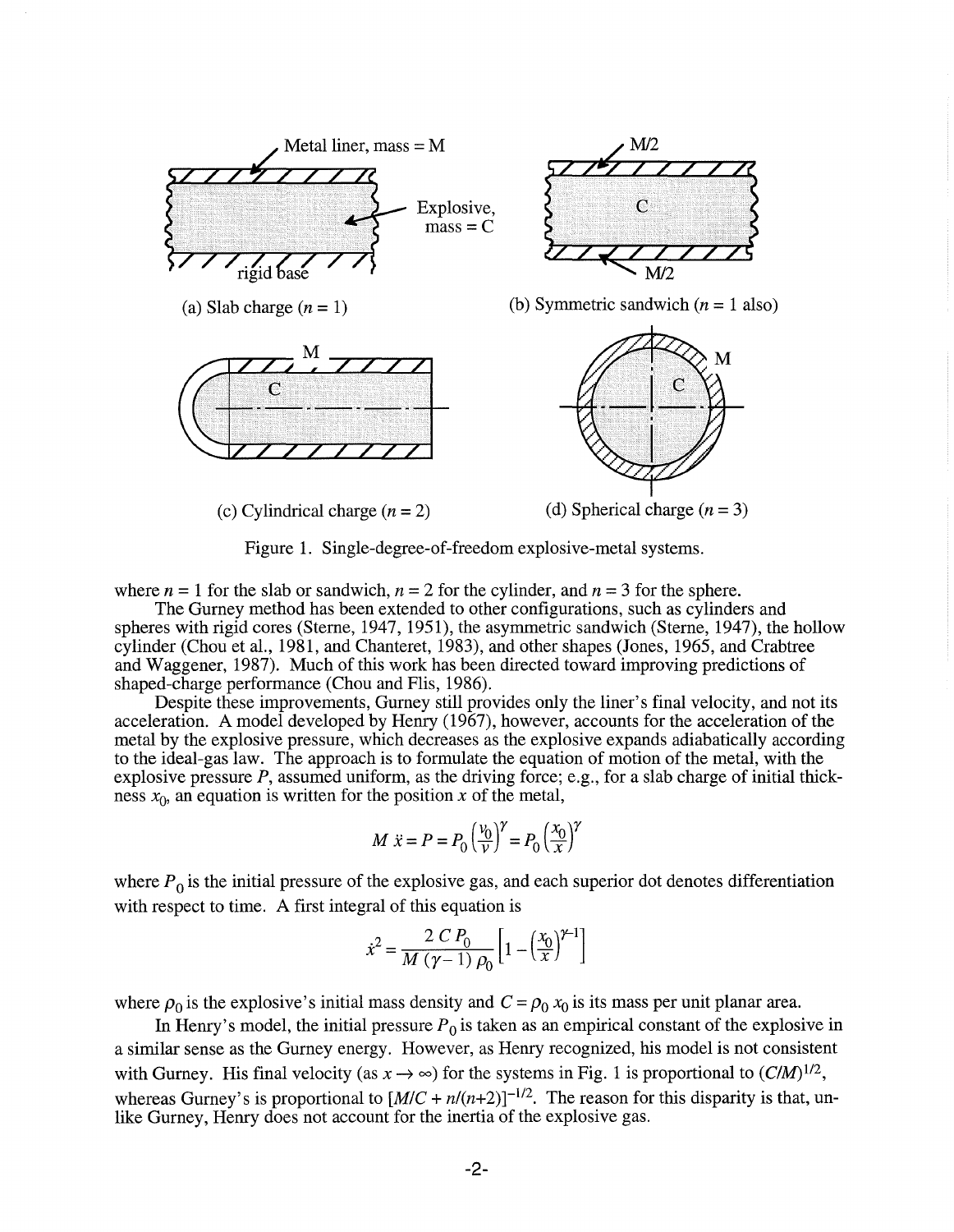Jones et al. (1980) addressed the acceleration of planar systems, of which the general case is the asymmetric sandwich, Fig. 2. They enforced conservation of momentum and total energy at all times, with the explosive's internal energy given by the ideal gas law,  $E = Pv/(\gamma - 1)$ . To this, they added the equation of motion of one liner,  $M_1$ 

 $d^2x_1/dt^2 = P$ , making four equations in  $x_1, x_2, P$ , and E. However, they imposed no adiabatic or other thermodynamic condition on the explosive. Furthermore, their model is not entirely consistent with Gurney since the explosive's inertia is accounted for only in the conservation equations but not in the plate's equation of motion.

low cylinder, Fig. 3, which is of interest as an approximation of the cross section of a shaped charge. They recognized that, to apply conservation of momentum to the radial direction, the circumferential component of the explosive pressure must be taken into account and developed a Gurney-like model based on the conservation equations with an empirical formula for the explosive impulse. Previous to this, common practice had been to use the Gurney formula of the asymmetric sandwich to approximate the hollow cylinder. They also developed an expression for the parameters of an exponential velocity history originally proposed by Randers-Pehrson.

Hennequin (1983) addressed the hollow cylinder in a similar manner by developing a different empirical formula for the explosive impulse. He modeled the acceleration by requiring conservation of energy at not just the final time but at all conservation of energy at not just the final time but at all Figure 3. Hollow cylindrical charge.<br>times, with the energy of the explosive described by the

ideal-gas adiabat,  $E = E_G [1 - (v_0/v)^\gamma]$ , or by the JWL equation of state. The models of Chou and Hennequin yielded better agreement with the results of hydrocode computations.

Carleone and Flis (1981, see also Chou et aI., 1981) addressed liner acceleration in the hol-

Chanteret (1983) modeled the acceleration of the systems of Fig. 1 as well as the hollow cylinder. His model also requires continual conservation of energy, with the explosive energy given by the ideal-gas adiabat. For the hollow cylinder, he also assumed of the existence within the explosive of a rigid surface that never moves; this allows canceling the explosive impulse from the conservation equations to yield an equation for the radius  $R<sub>x</sub>$  of the rigid surface,

$$
R_{x}^{3} + 3\left[ \left(R_{1} + R_{2}\right) \left(R_{1} \frac{M_{2}}{C} + R_{2} \frac{M_{1}}{C}\right) + R_{1} R_{2} \right] R_{x} - 3\left[ \left(R_{1} + R_{2}\right) R_{1} R_{2} \left(\frac{2}{3} + \frac{M_{1}}{C} + \frac{M_{2}}{C}\right) \right] = 0 \tag{2}
$$

(in which some terms accounting for the direction of the detonation wave have been deleted.) After solving for  $R_x$ , the energy equation is used to find the final velocities,

$$
V_1 = \sqrt{2 E_G} \left( \frac{M_1}{C} \frac{R_2^2 - R_1^2}{R_x^2 - R_1^2} + \frac{1}{6} \frac{3R_1 + R_x}{R_1 + R_x} \right)^{-1/2} \text{and} \quad V_2 = V_1 \frac{R_2 - R_x}{R_x - R_1}
$$
(3)

# **Models**

This section presents the development of models of several explosive-metal systems following a unified approach based on Lagrange's principle.



Figure 2. Asymmetric explosivemetal sandwich.

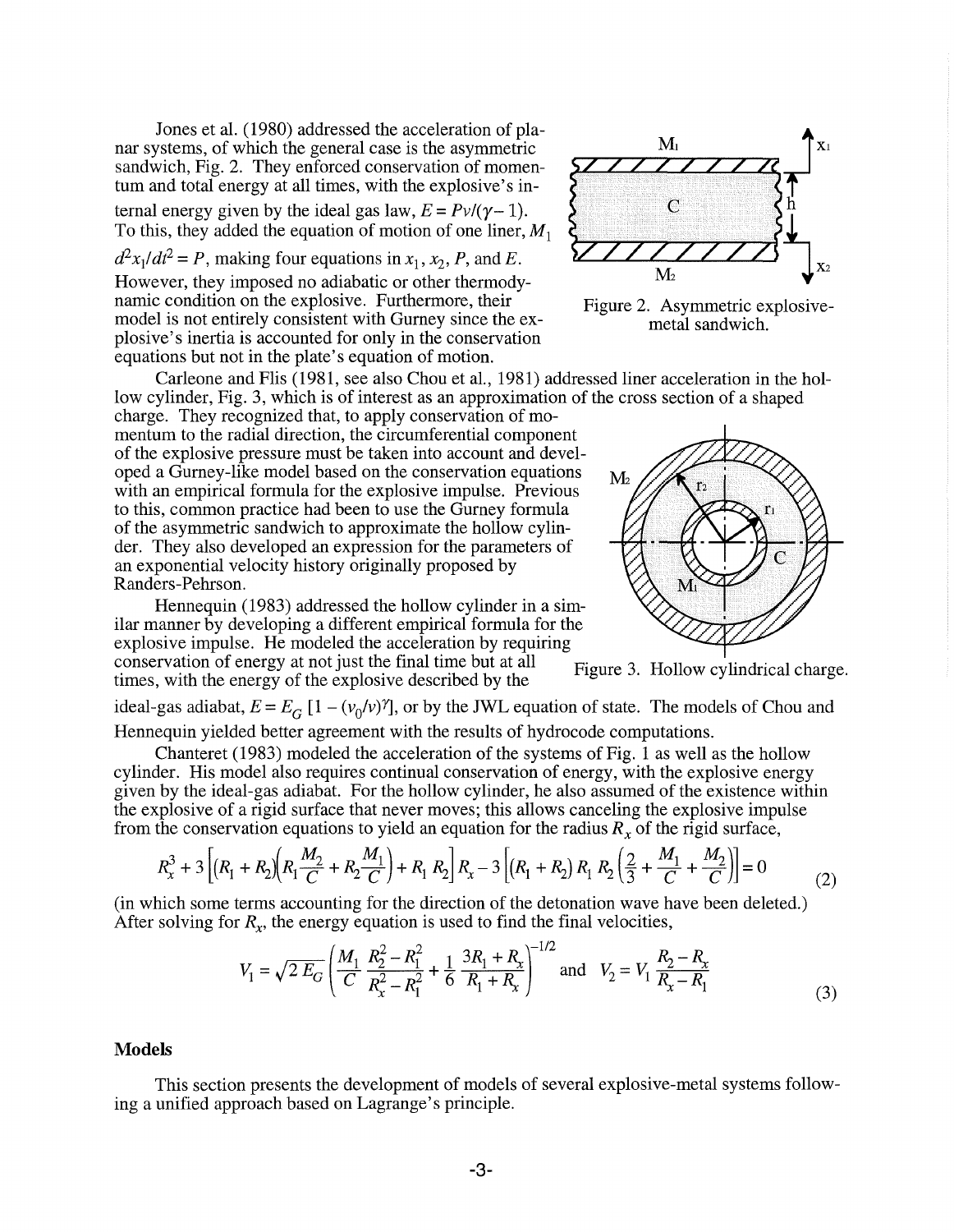**Single-Degree-of -Freedom** Systems. Henry's model did not account for the inertia of the explosive gas (as did Gurney). However, this may be done through the use of Lagrange's principle. The explosive velocity distribution in the slab charge is assumed to be always linear in the Lagrangian (initial) coordinate X through the explosive,  $V_{\text{gas}}(X) = x X/x_0$ , then the kinetic energy *T* of the system (per unit planar area) is

$$
T = \frac{1}{2} M \dot{x}^2 + \frac{1}{2} \int_{\text{gas}} V_{\text{gas}}^2 dm_{\text{gas}} = \frac{1}{2} M \dot{x}^2 + \frac{1}{2} \int_0^{\infty} \rho_0 \left( \dot{x} \frac{X}{x_0} \right)^2 dX = \left( \frac{1}{2} M + \frac{1}{6} C \right) \dot{x}^2
$$

The potential energy  $U$  of the system (per unit area) is the internal energy of the explosive gases, which expand adiabatically according to the ideal-gas law,

$$
U = -\int P \, dv = -\int P_0 \left(\frac{v_0}{v}\right)^{\gamma} dv = \frac{P_0 v_0}{\gamma - 1} \left(\frac{v_0}{v}\right)^{\gamma - 1} = \frac{P_0 C}{\rho_0 (\gamma - 1)} \left(\frac{x_0}{x}\right)^{\gamma - 1}
$$

Forming the Lagrangian  $L = T - U$ , and applying Lagrange's equation,

$$
\frac{d}{dt}\left(\frac{\partial L}{\partial \dot{x}}\right) - \frac{\partial L}{\partial x} = 0
$$

yields the equation of motion,

$$
\left(M + \frac{C}{3}\right)\ddot{x} = P_0 \left(\frac{x_0}{x}\right)^{\gamma}
$$

Integration of this equation yields the metal's velocity as a function of its position *x,* 

$$
\dot{x} = \left\{ \frac{2 P_0}{\rho_0 (\gamma - 1) \left( \frac{M}{C} + \frac{1}{3} \right)} \left[ 1 - \left( \frac{x_0}{x} \right)^{\gamma - 1} \right] \right\}^{1/2}
$$
(4)

If we identify  $P_0$  as equal to  $\rho_0$  ( $\gamma$ -1)  $E_G$ , then this is the same result as that of Henry, but forced at large displacement  $(x \rightarrow \infty)$  to approach the appropriate Gurney velocity,

$$
V_0 = \sqrt{2E_G} \Big(\frac{M}{C} + \frac{1}{3}\Big)^{-1/2}
$$

Equation (4) cannot be integrated for general values of  $\chi$  which varies by explosive from about 2.5 to 3.4. However, for the special case  $\gamma = 3$  (a good approximation for many explosives), it may be integrated to

$$
x = x_0 \sqrt{\left(\frac{t}{\tau}\right)^2 + 1}
$$

where time t is reckoned from the beginning of motion and  $\tau = x_0/V_0$  is a characteristic period of the system. The velocity history may now be written as  $\dot{x} = V_0 \frac{t}{\tau} \left| \left( \frac{t}{\tau} \right)^2 + 1 \right|^{-1/2}$ 

$$
\dot{x} = V_0 \frac{t}{\tau} \left[ \left( \frac{t}{\tau} \right)^2 + 1 \right]^{-1/2} \tag{5}
$$

where the final velocity  $V_0$  is identical to the Gurney velocity for this configuration.

This same approach may be used for any explosive-metal configuration to which the Gurney model is applicable. For the systems in Fig. 1, the Lagrangian is  $-1)$ 

$$
L = \frac{1}{2} \left( M + \frac{n}{n+2} C \right) x^{2} - \frac{P_{0} C}{\rho_{0} (\gamma - 1)} \left( \frac{x_{0}}{x} \right)^{n(\gamma - 1)}
$$

where the explosive mass is  $C = \rho_0 x_0$  for  $n = 1$ ,  $C = \pi \rho_0 x_0^2$  for  $n = 2$ , and  $C = (4/3) \pi \rho_0 x_0^3$  for  $n = 1$  $= 3$ , in which  $x_0$  represents the explosive thickness for  $n = 1$  and its radius for  $n = 2$  or 3. Application of Lagrange's principle yields the equation of motion,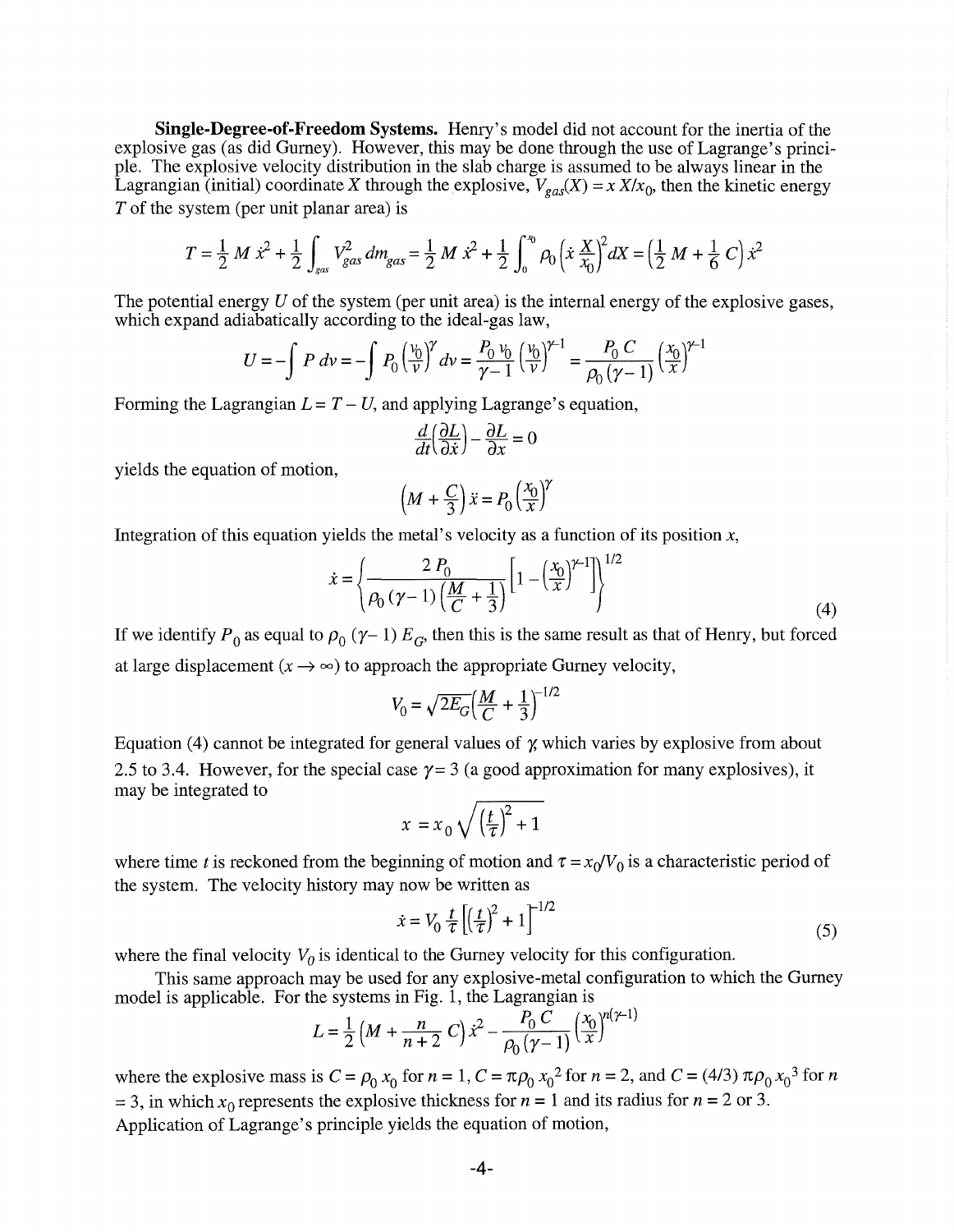$$
\left(M + \frac{n}{n+2} C\right) \ddot{x} = \frac{n P_0 C}{\rho_0 x_0} \left(\frac{x_0}{x}\right)^{n(\gamma - 1) + 1}
$$

the integral of which yields the velocity as a function of *x,* 

$$
\dot{x} = \left\{ \frac{2 P_0}{P_0 \left(\gamma - 1\right) \left(\frac{M}{C} + \frac{n}{n+2}\right)} \left[1 - \left(\frac{x_0}{x}\right)^{n\left(\gamma - 1\right)}\right] \right\}^{1/2}
$$

If we again identify  $P_0$  as equal to  $\rho_0$  ( $\gamma$ -1)  $E_G$ , then the final velocity is the same as that given by the Gurney model, Eq. (1). This equation cannot be further integrated exactly except for the case of  $n(y - 1) = 2$ , treated above.

Some computed results illustrate the model's behavior. Liner-velocity histories for planar charges ( $n = 1$ ) are plotted for  $\gamma = 2.5, 2.7, 3.0,$  and 3.4 in Fig. 4(a), with  $P_0$  held fixed. Larger values of  $\gamma$  result in greater rates of acceleration. The differences among these curves are reduced by plotting versus a scaled dimensionless time,  $t/\tau^*$ , where

$$
\tau^* = \frac{2 x_0}{n (\gamma - 1) V_0}
$$

as shown in Fig. 4(b). This has the effect of making all of the initial slopes (scaled accelerations) equal. The similarity in these scaled curves suggests that the error introduced by the approximation that  $\gamma = 3$  can be reduced by substituting  $\tau^*$  for  $\tau$  in Eq. (5).

Computed liner-velocity histories for planar, cylindrical, and spherical charges are plotted in Fig. 5 for  $\gamma$  = 3 again in terms of liner velocity normalized by the final velocity  $(\dot{x}/V_0)$  versus scaled dimensionless time  $(t/\tau^*)$ . The differences among these curves demonstrate that the three systems behave differently over time.

**Asymmetric Sandwich.** The simplest system having two degrees of freedom is the asymmetric sandwich, first analyzed by Sterne (1947), who handled the additional unknown velocity by requiring also conservation of momentum, to yield the formula,

$$
V_{G,1} = \sqrt{2E_G} \left[ \frac{1+A^3}{3(1+A)} + \frac{M_2}{C} A^2 + \frac{M_1}{C} \right]^{-1/2}
$$
  
where  $A = \left(1 + 2\frac{M_1}{C}\right) / \left(1 + 2\frac{M_2}{C}\right)$  (6)

in which the subscripts 1 and 2 refer to the two liners.

To apply the present approach to this system, two Lagrange equations are written. Define  $x_1$ and  $x_2$  as the displacements of the plates, and h as the initial thickness of the explosive layer, as shown in Fig. 2. If the velocity distribution in the explosive is again assumed always linear in the Lagrangian coordinate through the explosive, then the Lagrangian of this system is

$$
L = \frac{1}{2} \left[ M_1 \dot{x}_1^2 + M_2 \dot{x}_2^2 + \frac{C}{3} \left( \dot{x}_1^2 - \dot{x}_1 \dot{x}_2 + \dot{x}_2^2 \right) \right] - \frac{P_0 C}{\rho_0 (\gamma - 1)} \left( \frac{h}{h + x_1 + x_2} \right)^{\gamma - 1}
$$

Applying Lagrange's principle to each coordinate yields two equations of motion,

$$
\left(M_1 + \frac{C}{3}\right)\ddot{x}_1 - \frac{C}{6}\ddot{x}_2 = P_0 \left(\frac{h}{h + x_1 + x_2}\right)^{\gamma} - \frac{C}{6}\ddot{x}_1 + \left(M_2 + \frac{C}{3}\right)\ddot{x}_2 = P_0 \left(\frac{h}{h + x_1 + x_2}\right)^{\gamma}
$$
\n(7)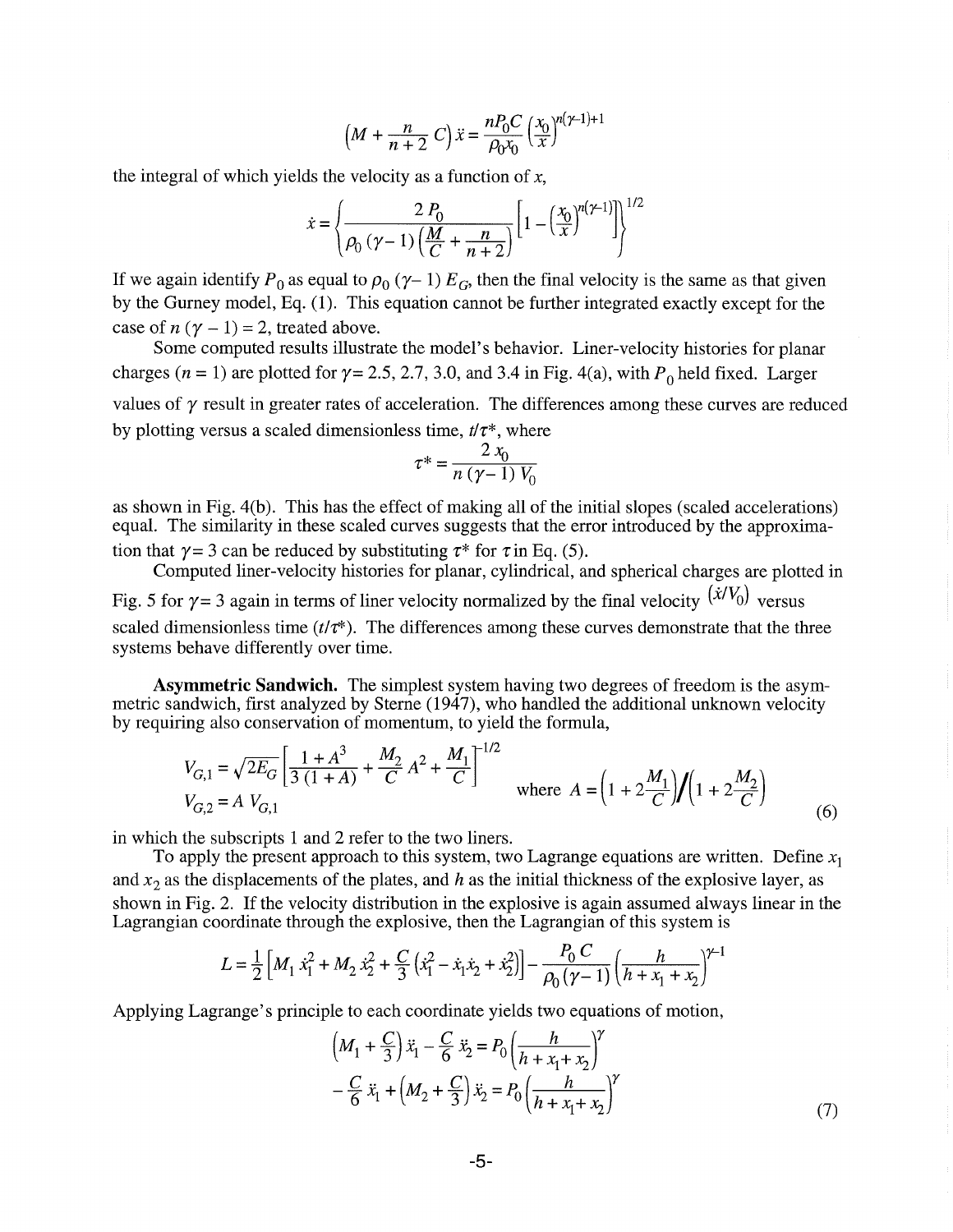These equations may be solved by combining them into a single equation in  $\chi = x_1 + x_2$ ; multiplying the first equation by  $(M_2 + C/2)$  and the second by  $(M_1 + C/2)$  and adding yields

$$
\[M_1 M_2 + \frac{C}{3} (M_1 + M_2) + \frac{C^2}{12} \] \chi = P_0 (M_1 + M_2 + C) \Big(\frac{h}{h + \chi}\Big)^{\gamma}
$$

A first integral of this equation is

$$
\chi = \left\{ \frac{2 P_0 C}{\mu P_0 (\gamma - 1)} \left[ 1 - \left( \frac{h}{h + \chi} \right)^{\gamma - 1} \right] \right\}^{1/2} \quad \text{where} \quad \mu = \frac{M_1 M_2 + \frac{C}{3} (M_1 + M_2) + \frac{C^2}{12}}{M_1 + M_2 + C}
$$



Figure 4. Veiocity histories predicted by the present model for the planar charge with various values of  $\gamma$  ranging from 2.5 to 3.4.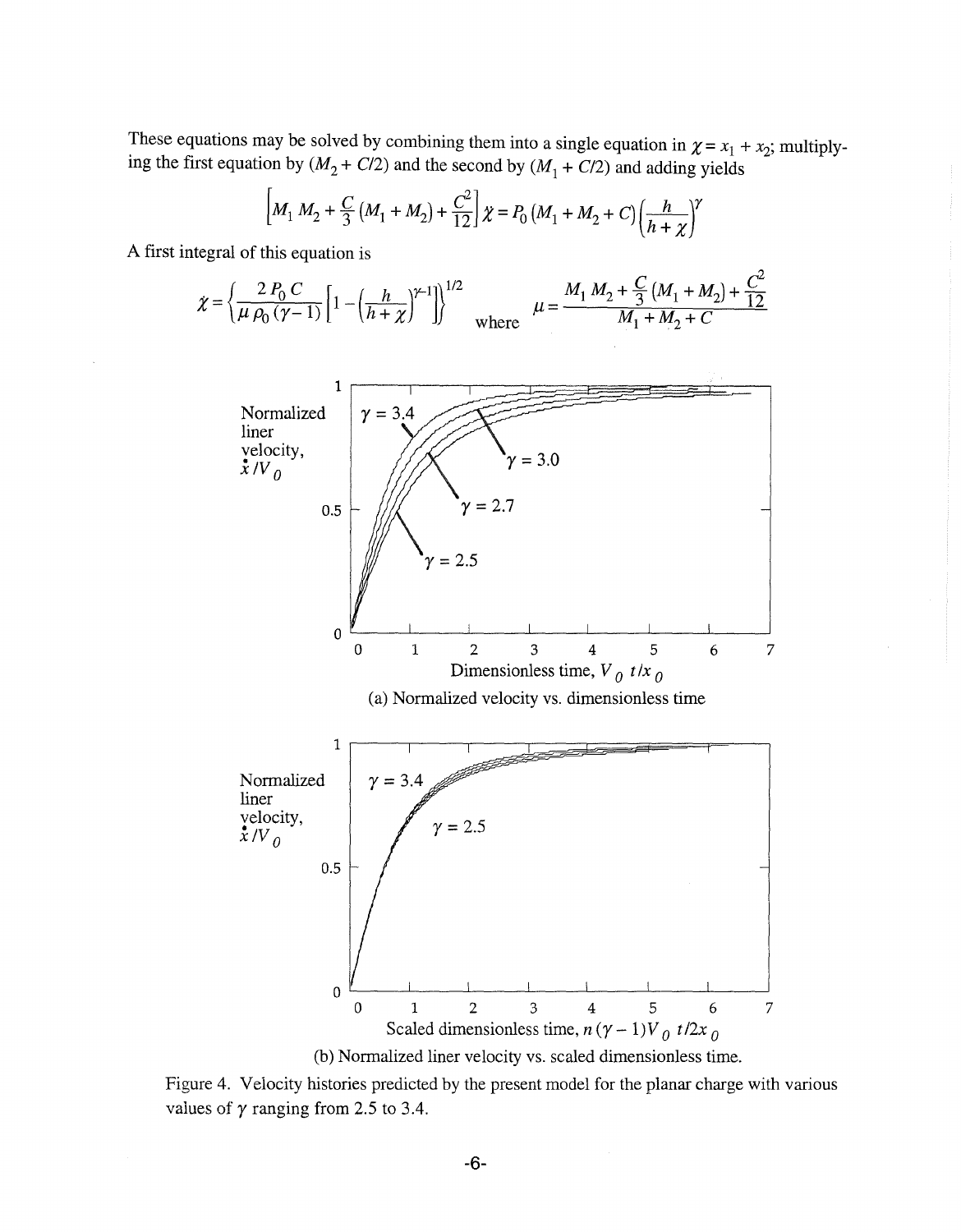

Figure 5. Velocity histories predicted by the present model for the planar charge, cylindrical charge, and spherical charge for  $\gamma = 3$ .

This cannot be further integrated exactly except for the special case  $\gamma = 3$ , which yields

$$
\chi = h \left\{ \left[ \left( \frac{t}{\tau} \right)^2 + 1 \right]^{1/2} - 1 \right\}
$$
\n(8)

where  $\tau = \sqrt{h \mu/P_0}$ . Now, Eqs. (7) can be decoupled by algebraic manipulation into <br>  $\frac{M_1 M_2 + C (M_1 + M_2)/3 + C^2/12}{M_1 + C^2/12} \ddot{x}_1 = P_0 \left[ \left(\frac{t}{T}\right)^2 + 1 \right]^{-3/2}$ 

$$
\frac{M_1 M_2 + C (M_1 + M_2)/3 + C^2/12}{M_2 + C/2} \ddot{x}_1 = P_0 \left[ \left(\frac{t}{\tau}\right)^2 + 1 \right]^{-3/2}
$$

$$
\frac{M_1 M_2 + C (M_1 + M_2)/3 + C^2/12}{M_1 + C/2} \ddot{x}_2 = P_0 \left[ \left(\frac{t}{\tau}\right)^2 + 1 \right]^{-3/2}
$$

where the quantity  $(x_1 + x_2)$  has been replaced by Eq. (8) for  $\chi$ . These equations may be integrated once to obtain the velocity histories,

$$
\dot{x}_1 = V_1 \frac{t}{\tau} \left[ \left( \frac{t}{\tau} \right)^2 + 1 \right]^{-1/2}
$$
 and  $\dot{x}_2 = V_2 \frac{t}{\tau} \left[ \left( \frac{t}{\tau} \right)^2 + 1 \right]^{-1/2}$  (9)

where  $V_1$  and  $V_2$  are the final velocities, which, if  $P_0$  is again replaced by  $E_G \rho_0 (\gamma - 1)$ , are equal to the Gurney velocities  $V_{G,1}$  and  $V_{G,2}$  given by Eq. (6). Integrating again yields the displacement histories,

$$
x_1 = V_1 \ \tau \left[ \sqrt{\left(\frac{t}{\tau}\right)^2 + 1} - 1 \right]
$$
 and  $x_2 = V_2 \ \tau \left[ \sqrt{\left(\frac{t}{\tau}\right)^2 + 1} - 1 \right]$ 

It may be shown that the characteristic time  $\tau$  for this system is also given by

$$
\tau = \frac{h}{V_1 + V_2}
$$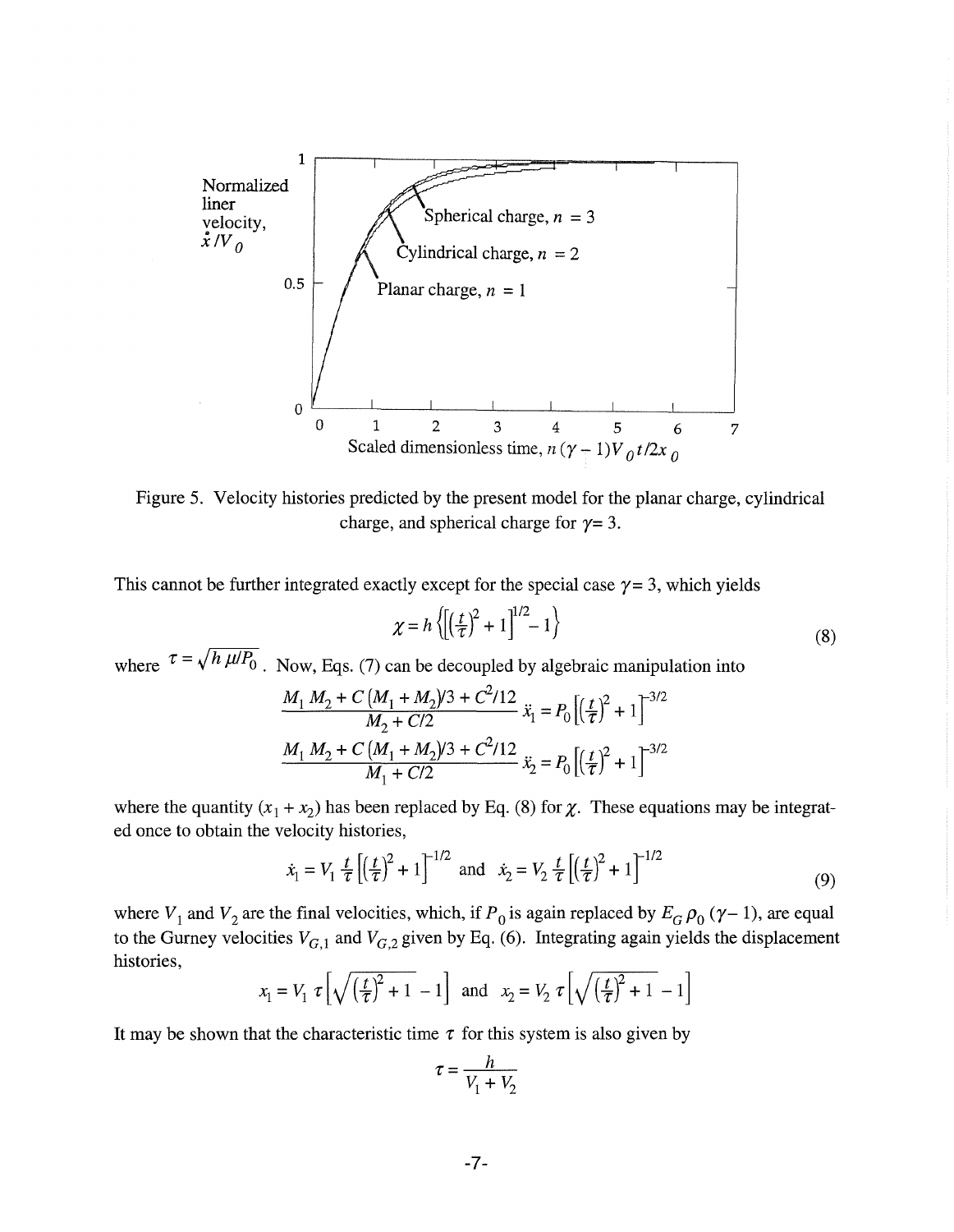**Hollow Cylinder.** The equations of motion of the hollow cylinder may be derived in a straightforward manner using this approach. Let  $r_1$  and  $r_2$  be the radial coordinates of the interfaces between the explosive and the inner and outer metal liners, with initial values  $R_1$  and  $R_2$ , as shown in Fig. 3. The distribution of velocity in the explosive gas is again assumed linear with respect to the Lagrangian (initial) radial coordinate  $R$ ,

$$
V_{gas}(R) = \dot{r}_1 + \frac{R - R_1}{R_2 - R_1} (\dot{r}_2 - \dot{r}_1)
$$
\n(10)

Then the Lagrangian is

$$
L = \frac{1}{2} \left\{ M_1 \dot{r}_1^2 + M_2 \dot{r}_2^2 + \frac{C}{6} \left[ \dot{r}_1^2 \frac{3R_1 + R_2}{R_1 + R_2} + \dot{r}_2^2 \frac{R_1 + 3R_2}{R_1 + R_2} + 2 \dot{r}_1 \dot{r}_2 \right] \right\} - \frac{P_0 C}{\rho_0 (\gamma - 1)} \left( \frac{R_2^2 - R_1^2}{r_2^2 - r_1^2} \right)^{\gamma - 1}
$$

Application of Lagrange's principle to each coordinate  $r_1$  and  $r_2$  yields two equations,

$$
\left(M_1 + \frac{C}{6} \frac{3 R_1 + R_2}{R_1 + R_2}\right) \ddot{r}_1 + \frac{C}{6} \ddot{r}_2 = -2\pi P_0 \left(\frac{R_2^2 - R_1^2}{r_2^2 - r_1^2}\right) r_1
$$
  

$$
\frac{C}{6} \ddot{r}_1 + \left(M_2 + \frac{C}{6} \frac{R_1 + 3 R_2}{R_1 + R_2}\right) \ddot{r}_2 = 2\pi P_0 \left(\frac{R_2^2 - R_1^2}{r_2^2 - r_1^2}\right) r_2
$$

These coupled equations cannot be solved even partially in closed form, but may be numerically integrated by, for example, the Runge-Kutta method, used in this study.

Model predictions are compared with two PISCES code computations reported by Hennequin (1983) in Fig. 6 and 7. The two configurations differ in inner explosive radius,  $R_1 =$ 20 and 40 mm, but are otherwise the same, having outer radius  $R_2 = 50$  mm, with an inner liner of copper and outer liner of steel, each 2-mm thick, with an unspecified explosive modeled by the JWL equation of state. For the model calculations, values of  $\gamma = 2.9$ ,  $\rho_0 = 1.8$  Mg/m<sup>3</sup>, and  $\sqrt{2E_G}$ = 2.7 km/s were chosen, for which  $P_0$  = 125 kbars. In each figure, velocities of the inner liner are compared in (a), and velocities of the outer liner in (b). For the latter, Hennequin reported velocities of the inner and outer surfaces, which differ because the liner thickens as it moves inwardly.

The present model, like those of Hennequin, Chanteret, and Jones et al., predicts well the final velocities, but provides too Iowan estimate of the initial acceleration. This is due mainly to the action of the detonation wave, in which the pressure briefly reaches a very high value, about three times the initial pressure  $P_0$  used in these acceleration models.

Model predictions were also compared with a series of TEMPS hydrocode computations performed by Carleone and Flis. The ten computed cases had inner radii  $R_1$  of 29 and 40 mm, outer radii  $R_2$  of 50 and 62.5 mm, and various thicknesses  $h_1$  of inner liner; there was no outer liner. The explosive is LX-14, with  $\rho_0 = 1.835 \text{ Mg/m}^3$ ,  $\sqrt{(2E_G)} = 3.35 \text{ km/s}$  (which is slightly greater than usually quoted), and  $\gamma = 2.841$ . Final velocities predicted by the present model, by Chanteret's Eq. (3), and by the Gurney formula for an asymmetric sandwich, Eq. (6), are compared for all cases in Fig. 8 and Table 1. It can be seen in all cases that the present model and Chanteret's model both agree very well with the TEMPS code results. A comparison of the inner-liner velocity history for one particular case is shown in Fig. 9; again, agreement with final velocity is good but initial acceleration is underpredicted by the present model.

An advantage of this model is that a rigid surface is not assumed to exist in the explosive. The model indeed predicts that the point of zero velocity within the explosive moves with respect to the Lagrangian coordinate *R*. Figure 10(a) shows the predicted velocity distributions in the explosive at several times for the case of Fig. 7. Note that the zero-velocity point moves inward at successive times. This is further shown by Figure 10(b), a plot of the position of the zero-velocity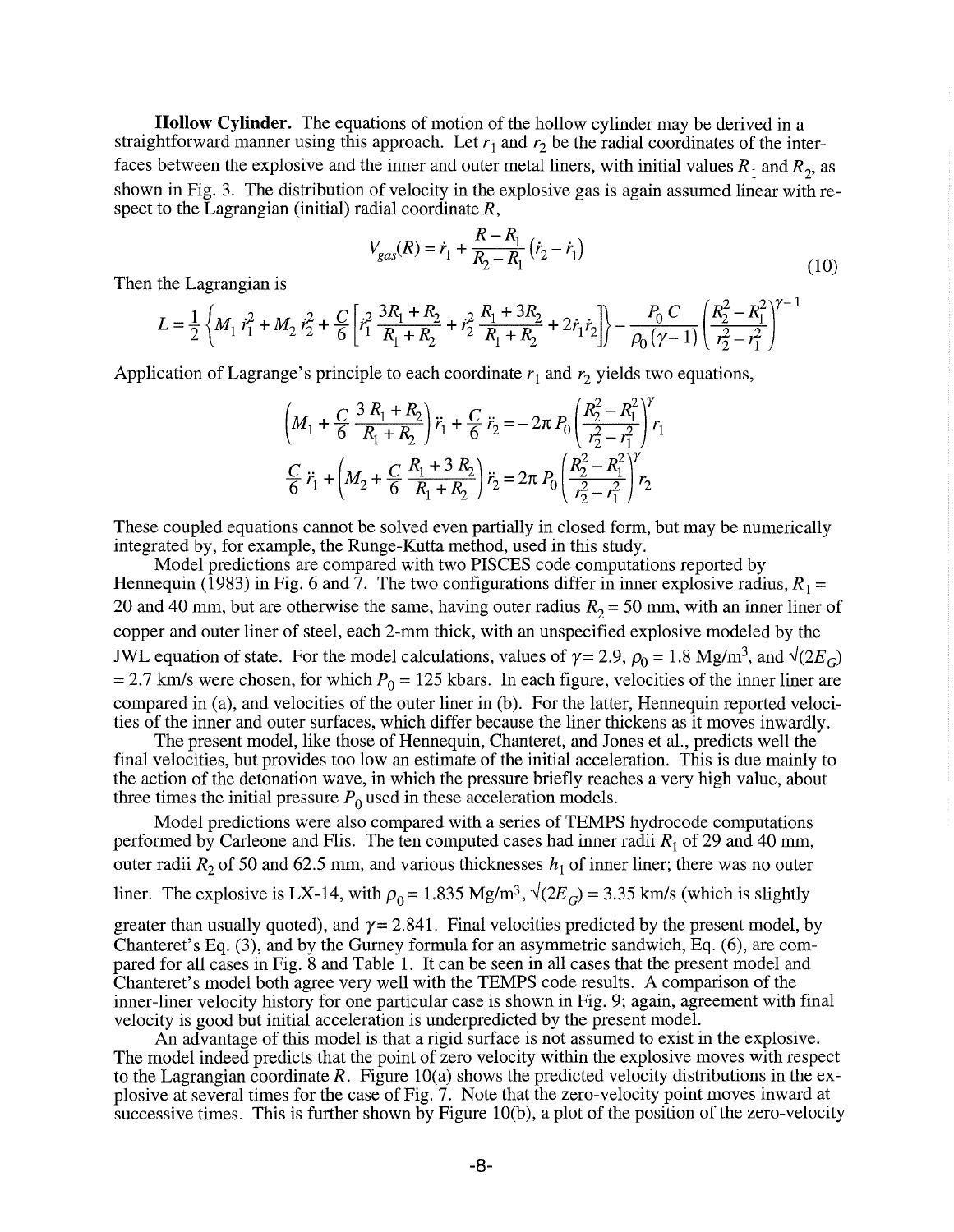point over time; the Lagrangian coordinate *R* of this point, computed by Eq. (10) with  $V_{gas} = 0$ , decreases from 34.85 mm to about 33.84 mm, whereas Chanteret's model assumes this point is stationary, at *R<sub>x</sub>* = 34.08 mm. However, the model-predicted displacement of the zero-velocity point is small, only 3.4% of the explosive thickness  $(R_2 - R_1)$ ; thus, it is apparent that the rigidsurface approximation is a good one, as further evidenced by the agreement of Chanteret's predicted velocities in Table 1.



Figure 6. Comparison of liner velocities in a hollow cylindrical charge predicted by the present model (curves) with computations by Hennequin (1983) using the PISCES code (symbols) for  $R_1 = 40$  mm,  $R_2 = 50$  mm.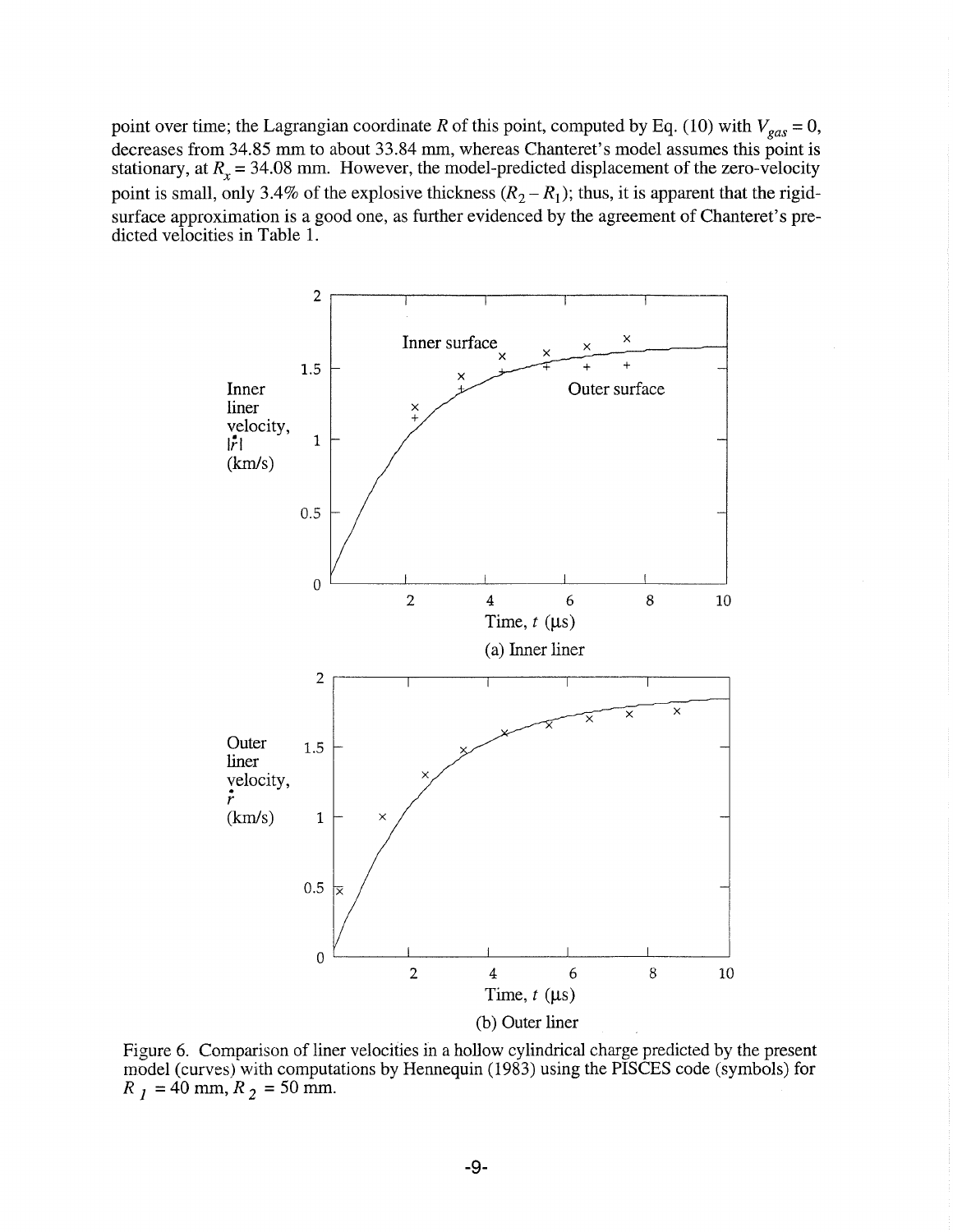

Figure 7. Comparison of liner velocities in a hollow cylindrical charge predicted by the present model (curves) with computations by Hennequin using the PISCES code (symbols) for  $R_1$  = 20 mm and  $R_2 = 50$  mm.

### **Conclusions**

A unified, general approach has been developed for modeling the explosive acceleration of metal liners in several configurations. Models derived using this approach provide not only the liner's final velocity but also its acceleration history. Application to the asymmetric sandwich yields the velocity and displacement history of each liner in closed form. Application to the hollow cylinder allows the use of fewer assumptions than previous models. With some limitations, particularly in predicting the initial acceleration, the model agrees well with the results of twodimensional hydrocode calculations. This approach may easily be extended to more complex systems having more than two degrees of freedom, such as finite-length hollow cylinders.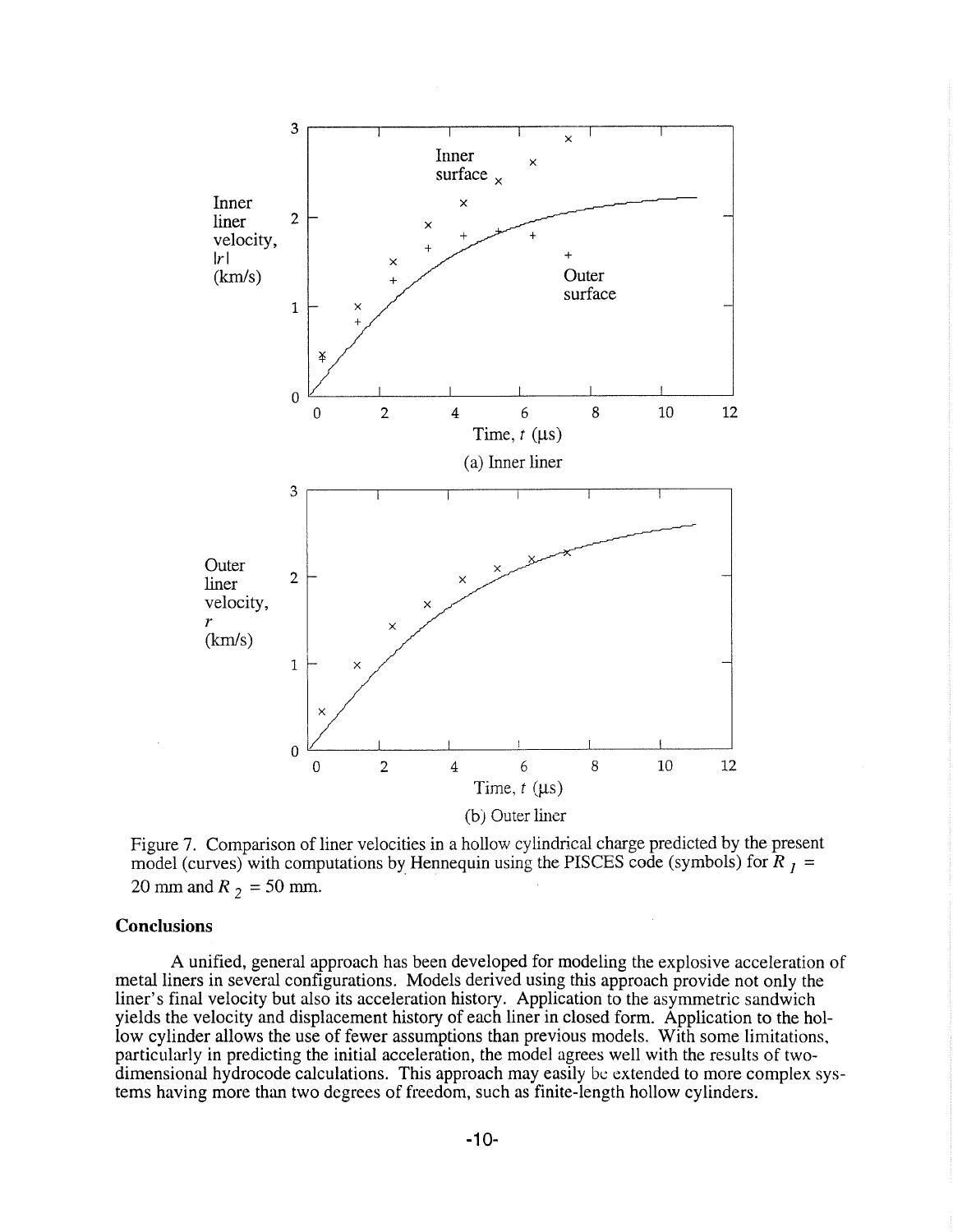|                 |            |            | Final inner-liner velocity, $V_1$ (km/s) |           |               |
|-----------------|------------|------------|------------------------------------------|-----------|---------------|
| $R_1$ (mm)      | $R_2$ (mm) | $h_1$ (mm) | <b>TEMPS</b>                             | Chanteret | Present model |
| 29              | 50         | 8.0        | 1.230                                    | 1.25      | 1.38          |
| 29              | 50         | 6.0        | 1.473                                    | 1.52      | 1.64          |
| $\overline{29}$ | 50         | 2.5        | 2.478                                    | 2.58      | 2.62          |
| 29              | 50         | 1.2        | 3.483                                    | 3.62      | 3.50          |
| 29              | 50         | 0.8        | 4.084                                    | 4.15      | 3.92          |
| 40              | 50         | 4.0        | 1.170                                    | 1.12      | 1.25          |
| 40              | 50         | 2.5        | 1.626                                    | 1.57      | 1.73          |
| 40              | 50         | 1.0        | 2.791                                    | 2.73      | 2.88          |
| 40              | 50         | 0.6        | 3.536                                    | 3.44      | 3.54          |
| 40              | 62.5       | 7.5        | 1.306                                    | 1.34      | 1.46          |
| 40              | 62.5       | 2.8        | 2.424                                    | 2.49      | 2.57          |
| 40              | 62.5       | 1.6        | 3.216                                    | 3.28      | 3.27          |
| 40              | 62.5       | 1.0        | 3.916                                    | 3.92      | 3.81          |

Table 1. Comparison of model predictions with the TEMPS hydrocode computations of hollow cylindrical charges by Carleone and Flis (1981).



Figure 9. Comparison of the inner-liner velocities in a hollow cylindrical charge, with  $R_1 = 29$ mm,  $R_2 = 50$  mm, and  $h_1 = 1.2$  mm, predicted by the present model (curve) and computed using the TEMPS code (symbols).

# **Acknowledgments**

This work was supported by the Armament Division of Wright Laboratory, Eglin AFB, FL, under Contract F08630-93-C-0031. The technical guidance of Dr. Joseph C. Foster, Jr., of Wright Laboratory is gratefully acknowledged.